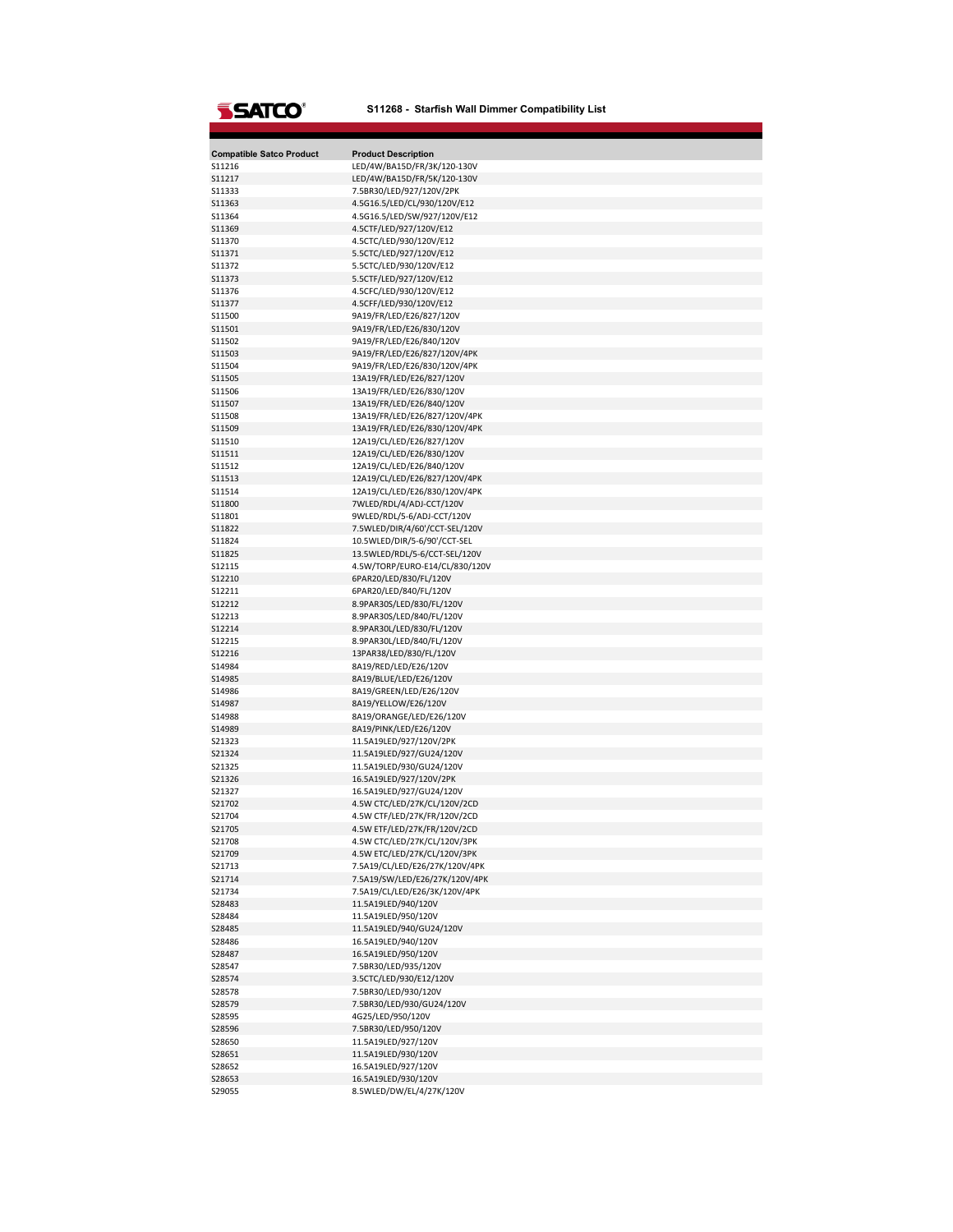

| <b>Compatible Satco Product</b><br>S29056 | <b>Product Description</b><br>8.5WLED/DW/EL/4/30K/120V |
|-------------------------------------------|--------------------------------------------------------|
| S29057                                    | 8.5WLED/DW/EL/4/40K/120V                               |
| S29058                                    | 8.5WLED/DW/EL/4/50K/120V                               |
| S29312                                    | 9.8WLED/RDL/5-6/27K/120V                               |
| S29313                                    | 9.8WLED/RDL/5-6/30K/120V                               |
| S29314                                    | 9.8WLED/RDL/5-6/40K/120V                               |
| S29315                                    | 9.8WLED/RDL/5-6/50K/120V                               |
| S29400                                    | 6.5PAR20/LED/25'/927/120V                              |
| S29401                                    | 6.5PAR20/LED/25'/930/120V                              |
| S29402                                    | 6.5PAR20/LED/25'/935/120V                              |
| S29403                                    | 6.5PAR20/LED/25'/940/120V                              |
| S29404                                    | 6.5PAR20/LED/25'/950/120V                              |
| S29405                                    | 6.5PAR20/LED/40'/927/120V                              |
| S29406                                    | 6.5PAR20/LED/40'/930/120V                              |
| S29407                                    | 6.5PAR20/LED/40'/935/120V                              |
| S29408                                    | 6.5PAR20/LED/40'/940/120V                              |
| S29409                                    | 6.5PAR20/LED/40'/950/120V                              |
| S29425                                    | 12.5PAR30/LN/LED/25'/927/120V                          |
| S29426                                    | 12.5PAR30/LN/LED/25'/930/120V                          |
| S29427                                    | 12.5PAR30/LN/LED/25'/935/120V                          |
| S29428                                    | 12.5PAR30/LN/LED/25'/940/120V                          |
| S29429                                    | 12.5PAR30/LN/LED/25'/950/120V                          |
| S29430                                    | 12.5PAR30/LN/LED/40'/927/120V                          |
| S29431                                    | 12.5PAR30/LN/LED/40'/930/120V                          |
| S29432                                    | 12.5PAR30/LN/LED/40'/935/120V                          |
| S29433                                    | 12.5PAR30/LN/LED/40'/940/120V                          |
| S29434                                    | 12.5PAR30/LN/LED/40'/950/120V                          |
| S29435                                    | 12.5PAR30/LN/LED/60'/927/120V                          |
| S29436                                    | 12.5PAR30/LN/LED/60'/930/120V                          |
| S29437                                    | 12.5PAR30/LN/LED/60'/935/120V                          |
| S29438                                    | 12.5PAR30/LN/LED/60'/940/120V                          |
| S29439                                    | 12.5PAR30/LN/LED/60'/950/120V                          |
| S29440                                    | 15PAR38/LED/25'/927/120V                               |
| S29441                                    | 15PAR38/LED/25'/930/120V                               |
| S29442                                    | 15PAR38/LED/25'/935/120V                               |
| S29443                                    | 15PAR38/LED/25'/940/120V                               |
| S29444                                    | 15PAR38/LED/25'/950/120V                               |
| S29445                                    | 15PAR38/LED/40'/927/120V                               |
| S29446                                    | 15PAR38/LED/40'/930/120V                               |
| S29447                                    | 15PAR38/LED/40'/935/120V                               |
| S29448                                    | 15PAR38/LED/40'/940/120V                               |
| S29449                                    | 15PAR38/LED/40'/950/120V                               |
| S29450                                    | 15PAR38/LED/60'/927/120V                               |
| S29451                                    | 15PAR38/LED/60'/930/120V                               |
| S29452                                    | 15PAR38/LED/60'/935/120V                               |
| S29453                                    | 15PAR38/LED/60'/940/120V                               |
| S29454                                    | 15PAR38/LED/60'/950/120V                               |
| S29455                                    | 17.5PAR38/LED/40'/930/120V                             |
| S29456                                    | 17.5PAR38/LED/40'/940/120V                             |
| S29618                                    | 3.5CTC/LED/927/E12/120V                                |
| S29619                                    | 4G25/LED/927/120V                                      |
| S29625                                    | 7.5BR30/LED/927/120V                                   |
| S29626                                    | 7.5BR30/LED/927/GU24/120V                              |
| S39055                                    | 8.5WLED/DW/EL/4/27K/120V                               |
| S39056                                    | 8.5WLED/DW/EL/4/30K/120V                               |
| S39057                                    | 8.5WLED/DW/EL/4/40K/120V                               |
| S39058                                    | 8.5WLED/DW/EL/4/50K/120V                               |
| S39463                                    | 7WLED/DIR/4/40'/27K/120V                               |
| S39464                                    | 7WLED/DIR/4/40'/30K/120V                               |
| S39465                                    | 7WLED/DIR/4/40'/40K/120V                               |
| S39466                                    | 7WLED/DIR/4/90'/27K/120V                               |
| S39467                                    | 7WLED/DIR/4/90'/30K/120V                               |
| S39468                                    | 7WLED/DIR/4/90'/40K/120V                               |
| S39472                                    | 9WLED/DIR/5-6/27K/120V                                 |
| S39473                                    | 9WLED/DIR/5-6/30K/120V                                 |
| S39474                                    | 9WLED/DIR/5-6/40K/120V                                 |
| S39713                                    | 7WLED/RDL/4/27K/120V                                   |
| S39714                                    | 7WLED/RDL/4/30K/120V                                   |
| S39715                                    | 7WLED/RDL/4/40K/120V                                   |
| S39716                                    | 7WLED/RDL/4/50K/120V                                   |
| S39724                                    | 9WLED/RDL/5-6/27K/120V                                 |
| S39725                                    | 9WLED/RDL/5-6/30K/120V                                 |
| S39726                                    | 9WLED/RDL/5-6/40K/120V                                 |
| S39727                                    | 9WLED/RDL/5-6/50K/120V                                 |
| S39740                                    | 13.5WLED/RDL/5-6/27K/120V                              |
| S39741                                    | 13.5WLED/RDL/5-6/30K/120V                              |
| S39742                                    | 13.5WLED/RDL/5-6/40K/120V                              |
| S39743                                    | 13.5WLED/RDL/5-6/50K/120V                              |
| S39745                                    | 10.5WLED/RDL/5-6/30K/BN/120V                           |
|                                           |                                                        |